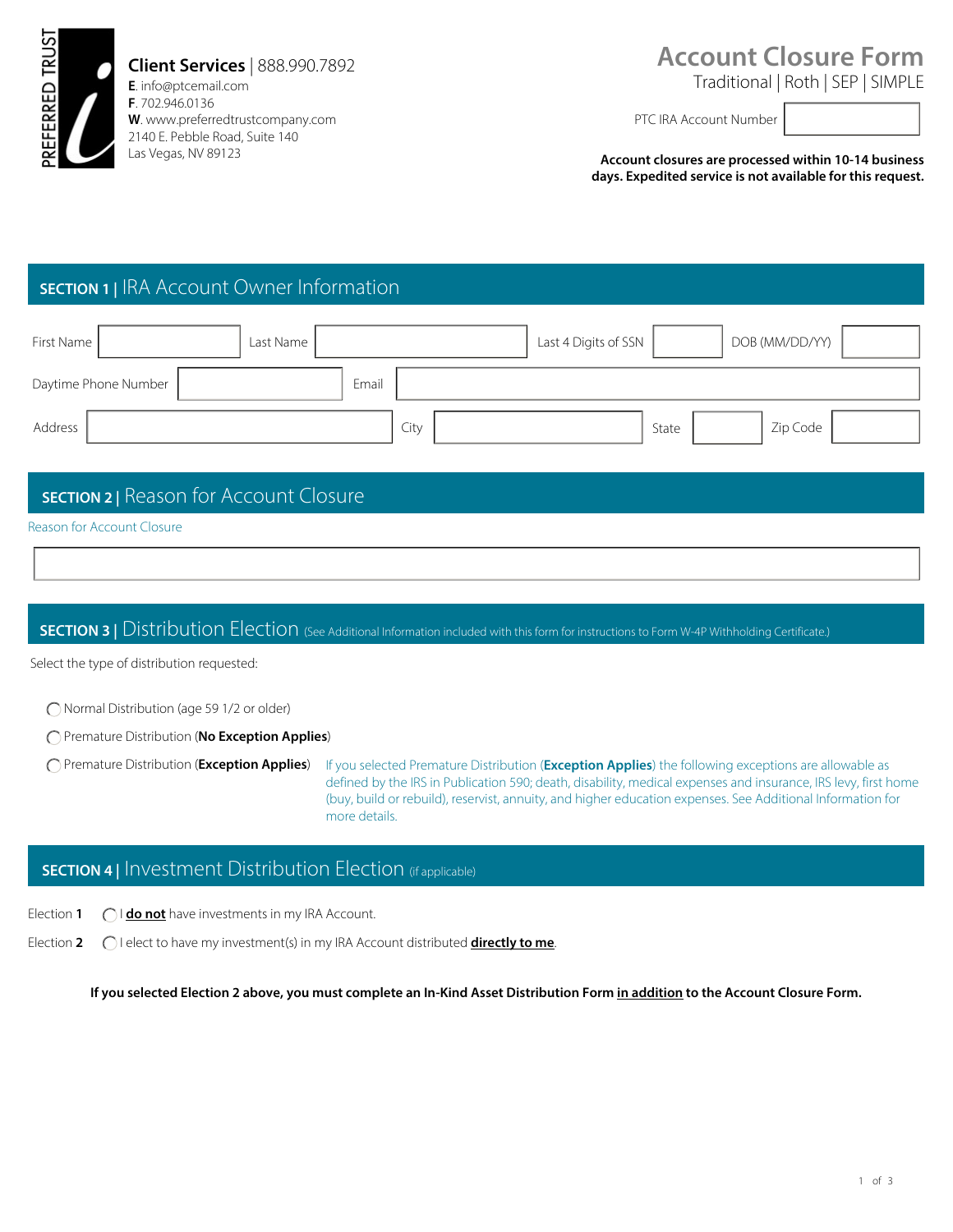#### **SECTION 5 |** Disbursement Amount and Method

#### **DISTRIBUTION/PAYMENT DETAIL**

| Total IRA Account Value of Investments<br>(if applicable)<br>Total IRA Account Value of Cash | \$<br>\$ | <b>NOTE:</b> Preferred Trust Company is required to report the total value of all<br>investments in the IRA to the IRS at the time of distribution from the IRA.<br><b>NOTE:</b> Preferred Trust Company is required to report the total value of all cash in the<br>IRA to the IRS at the time of distribution from the IRA. This is also the amount used to |
|----------------------------------------------------------------------------------------------|----------|---------------------------------------------------------------------------------------------------------------------------------------------------------------------------------------------------------------------------------------------------------------------------------------------------------------------------------------------------------------|
|                                                                                              |          | calculate the cash distribution minus the fee and tax withheld options below.<br><b>NOTE:</b> Preferred Trust Company will assess an Account Termination Fee of \$300.00                                                                                                                                                                                      |
| Account Closure Fee                                                                          | $(-)$    | to your IRA Account before the account is closed.                                                                                                                                                                                                                                                                                                             |
| Wire Fee (if applicable)                                                                     | $(-)$    | <b>NOTE:</b> Preferred Trust Company will assess an Wire Fee of \$30.00 to your IRA<br>Account before the account is closed if the Delivery Method selected below is wire.                                                                                                                                                                                    |
| Federal Income Tax Withheld (if applicable)                                                  | $(-)$    | <b>NOTE:</b> You <b>must</b> put an amount even if it is zero. If left blank Preferred Trust<br>Company may be required to withhold 10% depending upon the distribution type<br>identified in Section 3. Preferred Trust Company will process this amount to the IRS.<br>An investment only distribution cannot designate tax to be withheld.                 |
| State Income Tax Withheld (if applicable)                                                    | $(-)$    | <b>NOTE:</b> You <b>must</b> put an amount even if it is zero. If an amount is displayed,<br>Preferred Trust Company will process to the applicable state completed in Section 1<br>of this form. An investment only distribution cannot designate tax to be<br>withheld.                                                                                     |
| Net Amount Distributed in Cash                                                               | \$       | <b>NOTE:</b> If the amount entered in the Net Amount Distributed is not accurate to the<br>deductions entered in Account Closure Fee and Wire Fee (if applicable) and federal<br>and/or state withholdings, Preferred Trust Company will adjust according to the<br>amounts entered and process the distribution request.                                     |

#### **DELIVERY METHOD**

**\*Direct Deposit/Wire Instruction**: Preferred Trust Company recommends sending a copy of a **VOIDED** check to confirm the bank account and routing numbers before the distribution is processed. If a voided check is not provided, Preferred Trust Company cannot be held accountable for inaccurate banking information provided and if applicable your account will be assessed a \$30.00 fee for a returned payment.

**Direct Deposit\*** | 2 business days processing time (No additional fee applies.)

| Name of Financial Institution                                                                   |                     | Account Type        | $\bigcap$ Checking | ◯ Savings                 |  |  |
|-------------------------------------------------------------------------------------------------|---------------------|---------------------|--------------------|---------------------------|--|--|
| Name on Account                                                                                 |                     | Bank Account Number |                    | <b>ACH Routing Number</b> |  |  |
| 1 business day (A \$30.00 wire fee will be assessed from your IRA Account.)<br>$\bigcap$ Wire** |                     |                     |                    |                           |  |  |
| Name of Financial Institution                                                                   |                     | Account Type        | $\bigcap$ Checking | $\bigcap$ Savings         |  |  |
| Name on Account                                                                                 | Bank Account Number |                     |                    | Wire Routing Number       |  |  |

## **SECTION 6 |** Acknowledgement

I certify that the information contained on this form is true and correct. I direct Preferred Trust Company as Custodian to close my IRA account as set forth in this form. I understand I should seek the guidance of a tax or legal professional with regard to this decision. I understand that if I establish a separate conduit account, it is my responsibility to keep my conduit account separate from my other accounts. I understand that Preferred Trust Company as Custodian cannot provide legal advice. I indemnify and agree to hold Preferred Trust Company as Custodian harmless against any liabilities. I assume full responsibility for the consequences of this account closure decision.

| $\sim$ $\sim$ $\sim$<br>$\sim$ .<br>Uwner 1<br>.Signature.o<br>. Account<br>' IKA- | $\overline{\phantom{0}}$<br>Date<br>. |  |
|------------------------------------------------------------------------------------|---------------------------------------|--|
|                                                                                    |                                       |  |

#### **INTERNAL USE ONLY**

| Verified            |  |
|---------------------|--|
| (Initials and Date) |  |